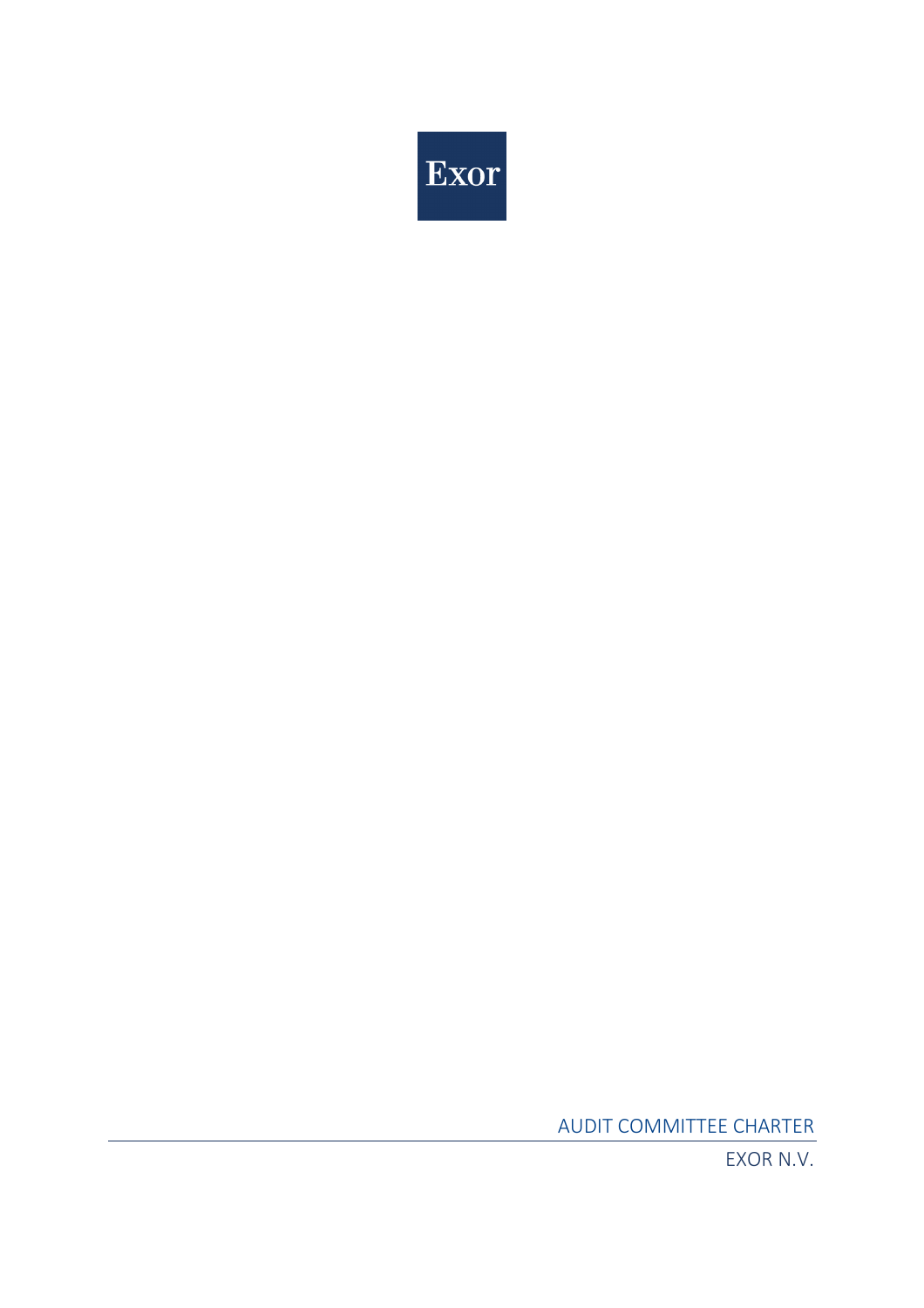# TABLE OF CONTENTS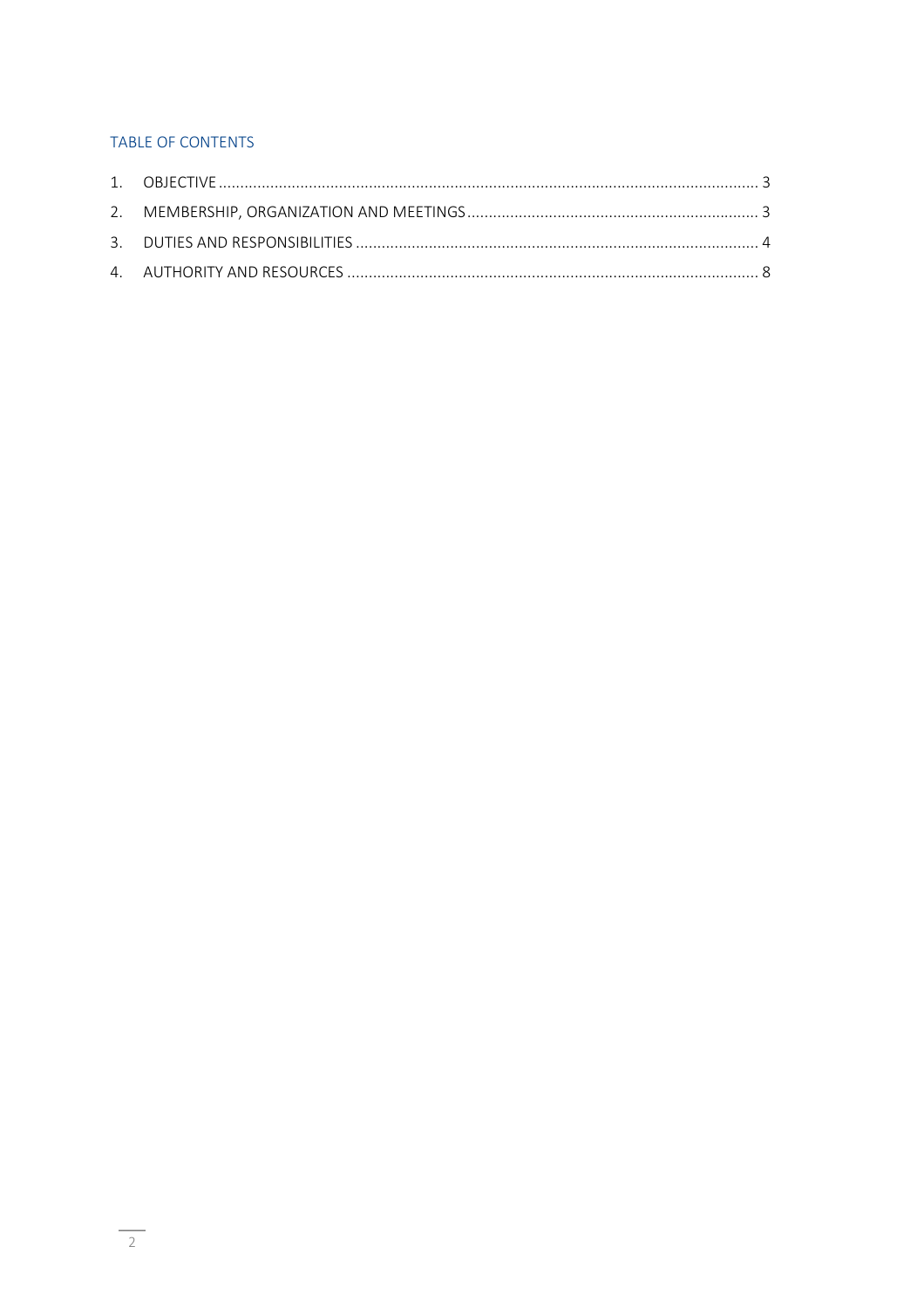For so long as shares of EXOR N.V. (the "**Company**") are listed on any stock exchange, the Dutch Corporate Governance Code and the Audit Committee Decree requires that the board of directors of the Company (the "**Board of Directors**") appoint an audit committee (the "**Audit Committee**") having certain duties and responsibilities, including those that may be determined by the Board of Directors. Therefore, in accordance with Article 18.5 of the Company's articles of association, and in order to set forth such duties and responsibilities, the Board of Directors, has adopted this charter of the Audit Committee (the "**Charter**").

## 1. OBJECTIVE

The function of the Audit Committee shall be to assist and support the Board of Directors and shall be to prepare the resolutions to be adopted by and acts to be performed by the Board of Directors on the domain described hereafter. The Board of Directors will remain responsible for the resolutions taken.

The Audit Committee shall assist and support the Board of Directors, in any event, with respect to:

- (1) the integrity and quality of the Company's financial statements and the auditor's report thereon, including any published interim reports;
- (2) the Company's policy on tax planning adopted by management;
- (3) the Company's financing;
- (4) the application by the Company of information and communication technology;
- (5) the effectiveness of risk management and the systems of internal controls that management and/or the Board of Directors have established, including the internal auditors reviews thereon;
- (6) the Company's compliance with legal and regulatory requirements;
- (7) the Company's compliance with recommendations and observations of internal and independent auditors;
- (8) the Company's policies and procedures for addressing certain actual or perceived conflicts of interest;
- (9) the qualifications, independence and remuneration of the Company's independent auditors and any non-audit services provided to the Company by the independent auditors;
- (10) the effectiveness and functioning of the Company's internal audit function and independent auditors; and
- (11) the effectiveness of the Company's ethics and compliance program.

## 2. MEMBERSHIP, ORGANIZATION AND MEETINGS

The Audit Committee shall be comprised of at least three non-executive directors of the Company, elected by the Board of Directors, which shall also appoint one of them as the chair of the Audit Committee (the "**Chair**"). More than half of the members of the Audit Committee should be independent within the meaning of the Dutch Corporate Governance Code. Each member of the Audit Committee shall neither have a material relationship with the Company, as determined by the Board of Directors nor perform the functions of auditors or accountants for the Company.

At least one member of the Audit Committee shall have competence in accounting or auditing.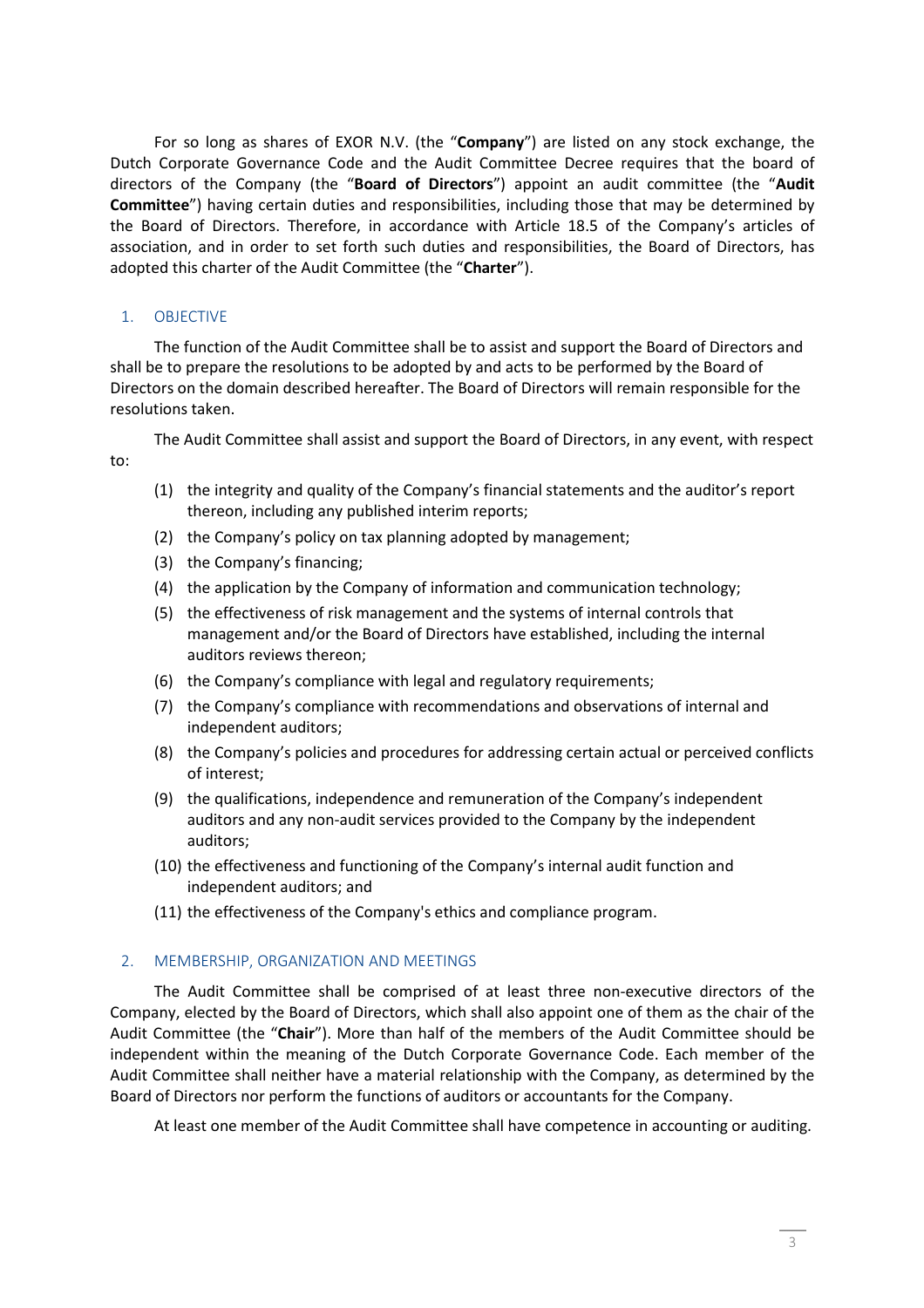In the event that a member of the Audit Committee is or becomes aware of any circumstance which may impair or be reasonably perceived to impair his or her independence, he or she shall inform the Senior Non-Executive Director (or in the case of the Senior Non-Executive Director, the other members of the Audit Committee) thereof promptly. The Audit Committee shall consult with the Board of Directors in order to determine whether there is sufficient cause for resignation from, or termination of, the member's membership on the Audit Committee.

The Audit Committee shall meet at such time and place as the Chair or a majority of the members of the Audit Committee may determine, but normally four to six times every year.

A quorum of the Audit Committee shall consist of a majority of the members thereof (and if the Audit Committee consists of an even number of members, at least one-half). All resolutions must be adopted by an absolute majority of the votes cast.

The independent auditors and the internal auditor will, unless the Audit Committee determines otherwise, attend the meetings of the Audit Committee. The Company's Chief Executive Officer and Chief Financial Officer will be free to attend the meetings of the Audit Committee unless the Audit Committee determines otherwise. At least once a year the Audit Committee meets with (i) the independent auditor and (ii) the internal auditor without management being present. If the independent auditors believe an issue should be raised with the Audit Committee, the Audit Committee will hear it in a timely manner.

Minutes must be kept of the proceedings at the Audit Committee's meetings. The minutes will state the time and place of the meeting, list the persons attending the meeting, summarize matters discussed and important accounting and internal control matters questioned in the meeting. The minutes shall be confirmed by the Chair and the secretary (if any) of the meeting, signed by them and filed with the minutes of the proceedings of the Audit Committee.

The members of the Audit Committee may participate in meetings of the Audit Committee by means of telephone or video conference or similar communications equipment provided all persons participating in the meeting can hear, and be heard by, one another.

The Audit Committee shall review and reassess periodically the adequacy of the Charter and recommend to the Board of Directors any improvements to the Charter that the Audit Committee considers necessary or appropriate.

## 3. DUTIES AND RESPONSIBILITIES

Until further action is taken by the Board of Directors and consistent with the primary function of the Audit Committee, the Audit Committee shall have the following duties and responsibilities, subject to the requirements of the laws of the Netherlands and other applicable laws.

#### **3.1 Independent auditors**

The Audit Committee shall:

- (i) make recommendations for the appointment, compensation and retention of the Company's independent auditors and evaluate and oversee the work of the Company's independent auditors;
- (ii) meet with the independent auditor and management of the Company prior to each annual audit to discuss the planning and staffing of the audit, the scope and materiality of the prospective audit and the audit procedures to be utilized, the main risks in the financial statements, the estimated fees thereof and such other matters pertaining to the audit as the Audit Committee may deem appropriate. At the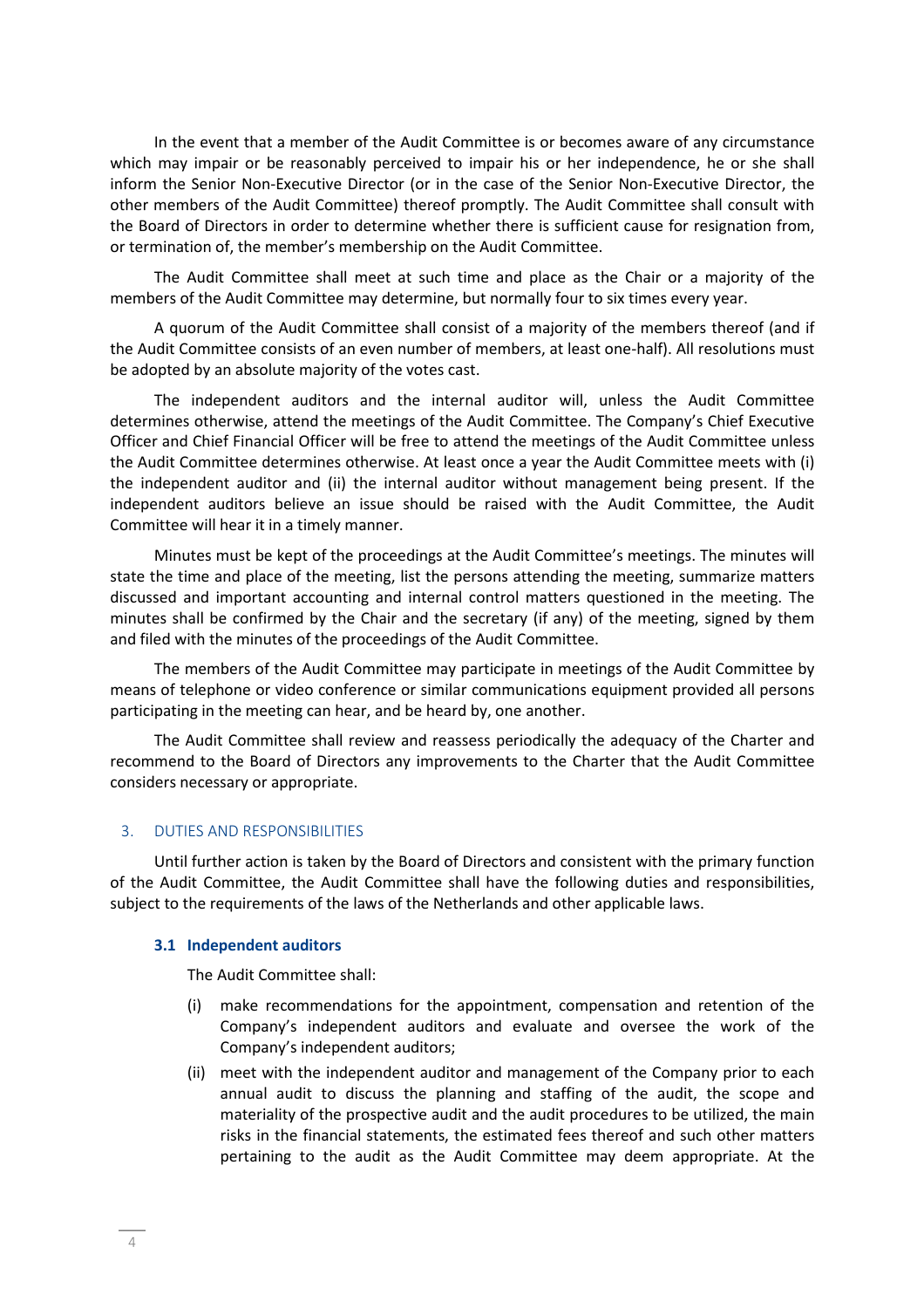conclusion of the annual audit, the Audit Committee shall review with the independent auditors and management the performance of the audit, including a comparison of the actual audit against the audit plan, together with any comments or recommendations made by the independent auditor on improving the audit process;

- (iii) review and evaluate the qualifications, performance and independence of the lead partners of the independent auditors and discuss with management the timing and process for implementing the rotation of the lead partners of the independent auditors, the concurring partner and any other active audit engagement team partner;
- (iv) evaluate and, if appropriate, pre-approve any auditing services and permitted nonaudit services proposed to be provided to the Company by the independent auditors in accordance with applicable law and consider whether the provision of any nonaudit services (individually and together with all other services provided) is compatible with the independent auditors' continued independence;
- (v) review periodically and at least annually the independent auditors' performance, including an evaluation of qualifications, performance and independence of the independent auditors, taking also into account the opinions of management in assessing the independent auditors' qualifications, performance and independence;
- (vi) instruct the independent auditors to communicate directly with the Audit Committee on any matter which, in their judgment, the independent auditors have not satisfactorily resolved with management;
- (vii) at least annually, obtain and review a report by the independent auditors describing the independent auditors' internal quality control procedures; and
- (viii) at least annually, obtain and review a report by the independent auditors describing any material issues raised by the most recent internal quality control review, or peer review, of the independent auditors, or by any inquiry or investigation by governmental or professional authorities, within the preceding five years, respecting one or more independent audits carried out by the independent auditors, and any steps taken to deal with any such issues.

#### **3.2 Relationship with the internal auditor**

The Audit Committee shall:

- (i) oversee the activities of the internal audit department; review responsibilities, budget, structure and operation of the internal audit function; and review appointment, performance, rotation, reassignment or dismissal of the head of internal audit;
- (ii) review significant reports of internal audit and management responses and follow-up on reports; review with the head of internal audit any significant concerns, resource constraints, disagreements with management or scope restrictions encountered in the course of the internal audit department's work;
- (iii) inform the head of internal audit that he or she is expected to provide to the Audit Committee summaries of and, as appropriate, the significant reports to management prepared by internal audit, and management's responses thereto;
- (iv) instruct the internal audit to communicate directly with the Audit Committee on any matter which, in their judgment, concerns raised by internal audit have not been satisfactorily resolved with management; and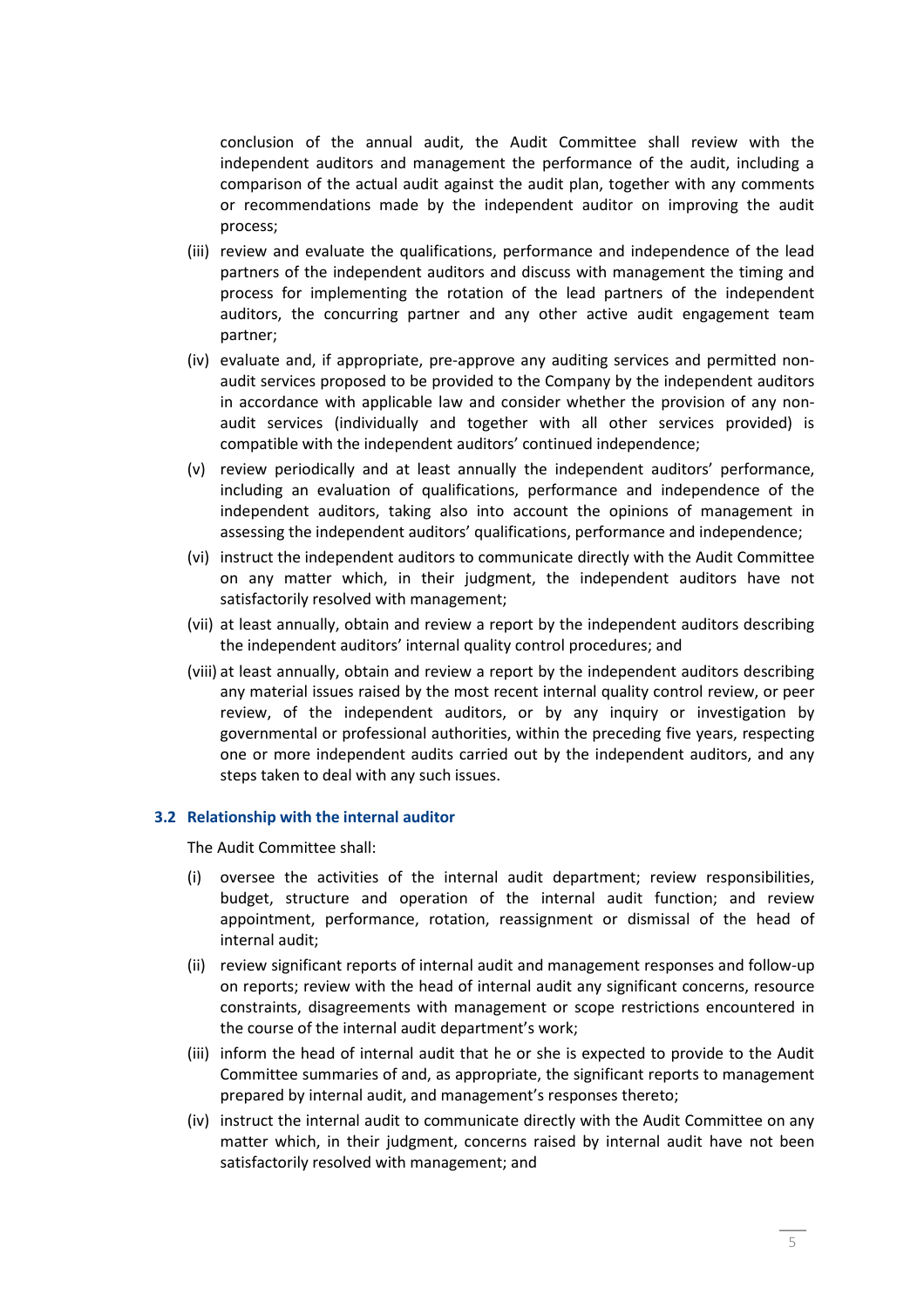(v) consider and review with management, internal audit and the independent auditors the effectiveness of the Company's internal controls and develop, in consultation with management, a timetable for implementing recommendations to correct any identified weaknesses.

## **3.3 Accounting principles and policies, financial reporting and internal control over financial reporting**

The Audit Committee shall:

- (i) review and discuss with management and the independent auditors the annual and half-year financial statements;
- (ii) discuss with the independent auditors and management, the accounting principles, policies and reporting practices, underlying the financial statements which are the subject of the independent auditors' certification, including a review of: (1) the Company's critical accounting policies and practices; (2) all alternative treatments of financial information within the applicable accounting principles that have been discussed with management, ramifications of the use of such alternative disclosures and treatments, and the treatment preferred by the independent auditors; (3) other material written communications between the independent auditors and management, such as any management letter, "internal control" letter or schedule of unadjusted differences; and (4) recent and prospective opinions or other statements of any relevant accounting standards body and their impact on the Company's financial statements;
- (iii) discuss any significant matters arising from any audit, including any audit problems or difficulties, whether raised by management, the internal audit function or the independent auditors, relating to the Company's financial statements;
- (iv) meet as frequently as circumstances require and separately with management, the internal auditor and the independent auditors, in executive session, to discuss risk assessment and risk management guidelines and policies and the Company's significant risk exposures (whether financial, operating or otherwise), as well as the steps management has taken to monitor and control these exposures;
- (v) discuss with management the key risks and controls relating to the Company's information systems;
- (vi) discuss, as appropriate: (a) any major issues as to the adequacy of the Company's internal controls or internal audit activities and any special audit steps adopted in light of material control deficiencies; (b) the effect of regulatory and accounting initiatives, as well as off-balance sheet structures, on the financial statements of the Company; and (c) any reports or communications (and management's and/or the internal audit department's responses thereto) submitted to the Audit Committee by the independent auditors required or contemplated by applicable auditing standards;
- (vii) review the appropriateness and completeness of the system of internal control, review the manner and framework in which management ensures and monitors the adequacy of the nature, extent and effectiveness of internal control systems, including accounting control systems, and thereby maintains an effective system of internal control;
- (viii) review any statements on internal control systems to be included in the Company's annual report prior to their endorsement by the Board of Directors and the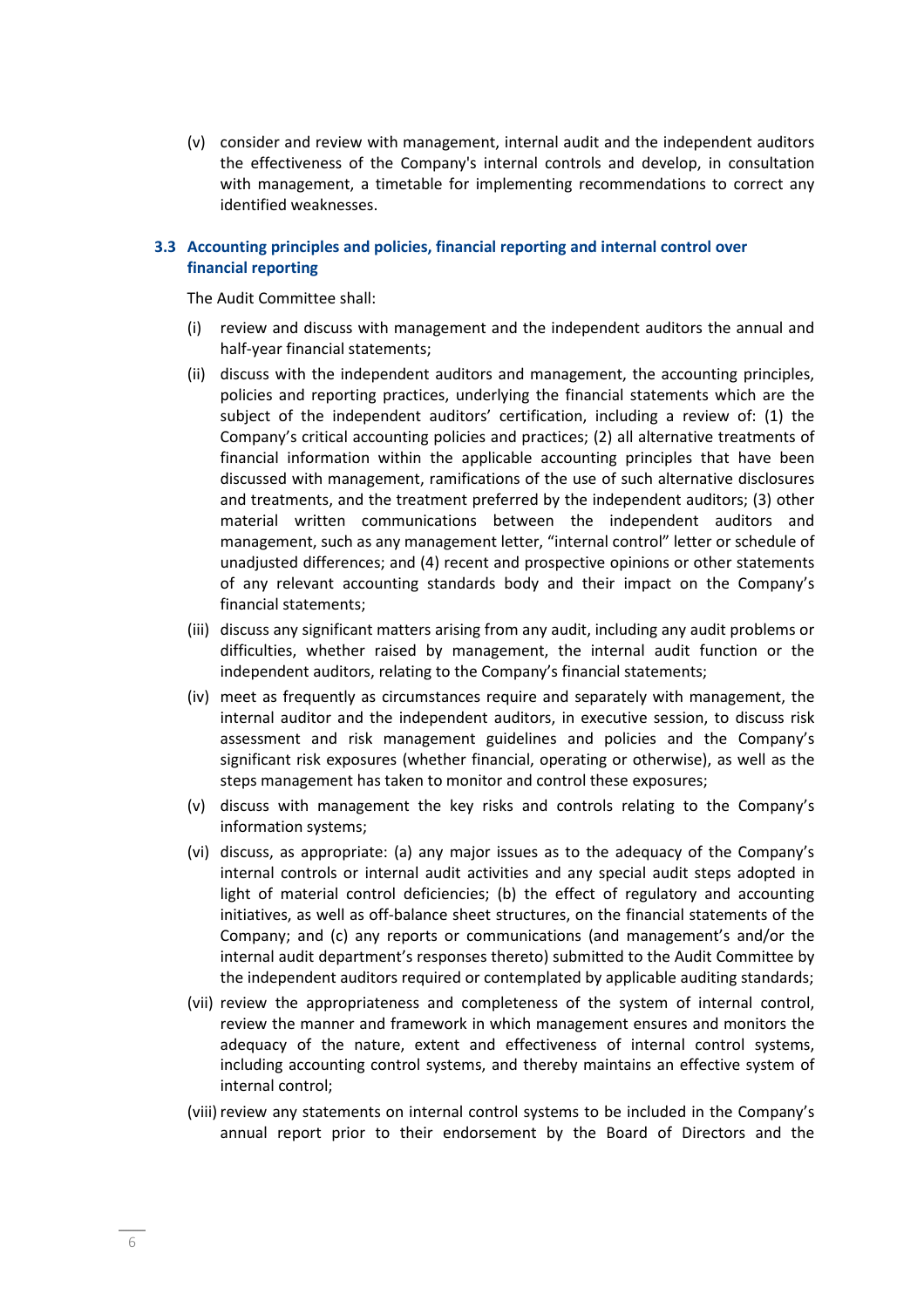independent auditors, including any attestations from the independent auditors as to the effectiveness of the system of internal controls;

- (ix) inquire management as to the existence of significant deficiencies or material weaknesses in the design or operation of internal control over financial reporting which are reasonably likely to adversely affect the Company's ability to record, process, summarize, and report financial information, and as to the existence of any fraud, whether or not material, that involves management or employees with a significant role in the Company's internal control over financial reporting;
- (x) inform management, the internal audit and the independent auditors that they are expected to provide to the Audit Committee a timely analysis of significant issues and practices relating to accounting principles and policies, financial reporting and internal control over financial reporting;
- (xi) review, with internal or external legal and tax counsel of the Company, litigation, taxation and any other legal or regulatory matters that could have a material impact on the Company's business, financial statements, or legal compliance, including material notices to or inquiries received from governmental agencies;
- (xii) oversee compliance with legal and regulatory requirements, and response to and resolution of such issues;
- (xiii) review with management and the independent auditors any material correspondence with regulators or government agencies and any published reports which raise issues regarding the Company's financial statements or accounting policies;
- (xiv) obtain from the independent auditors assurance that the audit was conducted in a manner consistent with Dutch standards applicable to the audit of the Company's financial statements; and
- (xv) discuss generally the types of information periodically disclosed to shareholders, lenders, ratings agencies, regulators, suppliers, vendors and other third parties, and the type of presentations made, with regard to earnings, press releases and financial information and earnings guidance given to analysts and rating agencies with a special emphasis on reviewing pro forma or adjusted non-GAAP data.

#### **3.4 Compliance Oversight**

The Audit Committee shall be responsible for overseeing and monitoring the quality and integrity of the Company's compliance policies and practices with respect to applicable legal and regulatory requirements, the Company's codes of conduct or ethics, and other various compliance programs and requirements (collectively, "**Legal and Policy Requirements**"). In carrying out this oversight responsibility, the Audit Committee shall make periodic inquiries and review and investigate matters pertaining to the compliance and integrity of the Company and its management, including matters involving actual or alleged conflicts of interest and/or breaches of Legal and Policy Requirements. These activities shall include regular reviews of the Company's compliance policies, programs and practices generally. In connection with these reviews, the Audit Committee shall meet with the Company's finance and audit staff, independent auditor, legal personnel, management and employees to discuss, among other things, any significant legal, regulatory, code of conduct, code of ethics or other compliance related matters that could have a material adverse effect on the Company's business, financial statements or operations, including any material communications with governmental agencies regarding compliance matters.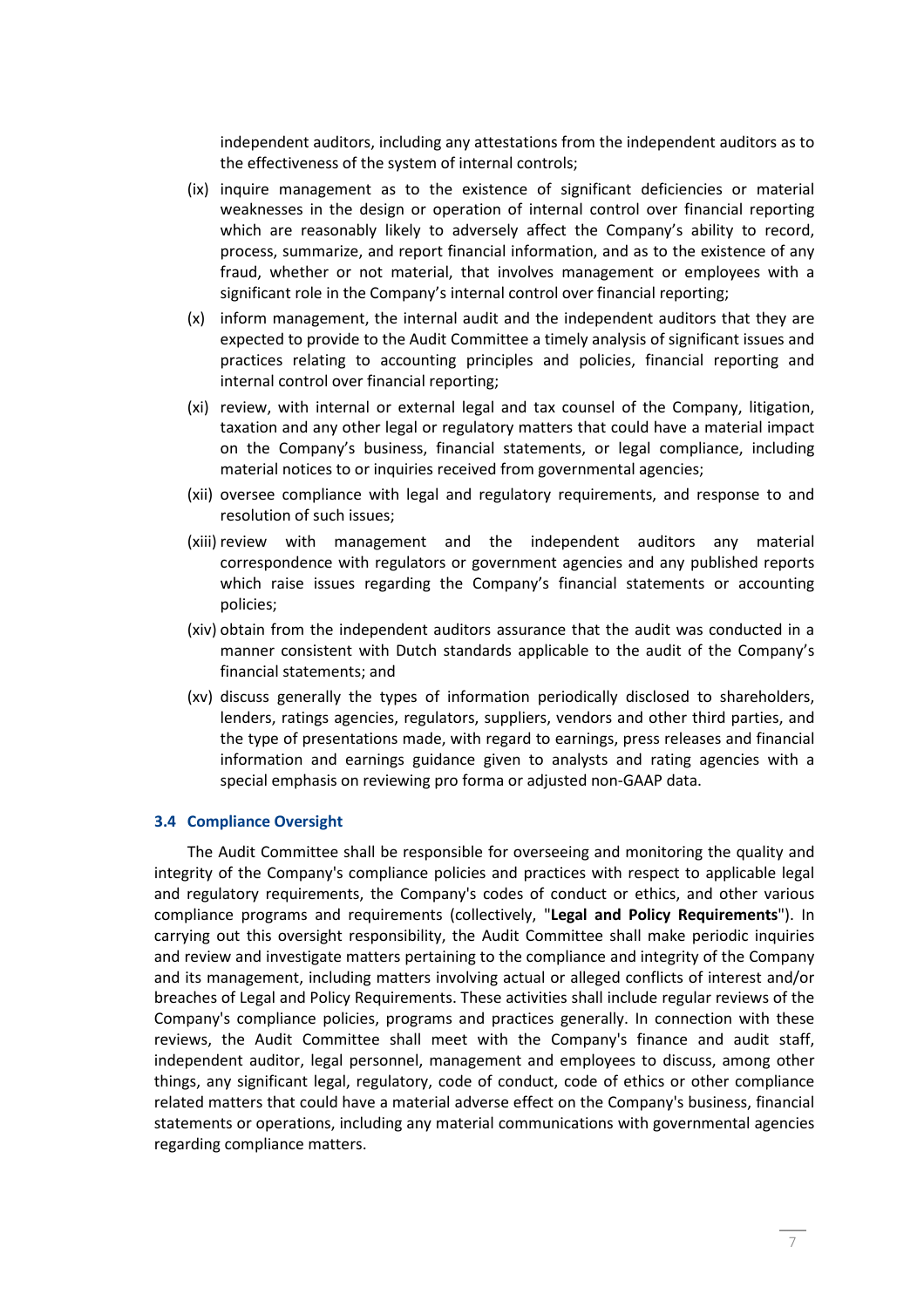#### **3.5 Dealing with complaints and reports**

The Audit Committee shall review procedures for the confidential, anonymous submission by employees of the Company of concerns regarding questionable accounting or auditing matters and report to the Board of Directors on the receipt, retention and treatment of complaints received by the Company regarding material accounting, internal accounting controls or auditing matters in the manner as described in the Code of Conduct of the Company.

#### **3.6 Reporting and recommendations**

The Audit Committee shall:

- (i) report its activities to the full Board of Directors on a regular basis and coordinate the Audit Committee meetings where half-year and annual financial reporting is discussed with the Board of Directors meetings on these issues, including the information as referred to in best practice 1.5.3 of the Dutch Corporate Governance Code;
- (ii) discuss with management and the head of internal audit compliance with the Company's corporate policies, including a periodic review of the Company's Code of Conduct and its implementation, and any recommendations with respect thereto, including in relation to any changes, amendments, and modifications to the Code of Conduct and any other matters as the Audit Committee may deem necessary or appropriate; and
- (iii) prepare and review with the Board of Directors an annual self-assessment performance evaluation of the Audit Committee. The performance evaluation by the Audit Committee shall be conducted in such manner as the Audit Committee deems appropriate. The report to the Board of Directors may take the form of an oral report by the Chair or any other member of the Audit Committee designated by the Audit Committee to make this report.

## 4. AUTHORITY AND RESOURCES

The Audit Committee shall have and may exercise all the powers and authority of the Board of Directors in connection with the procedures hereinabove contemplated including, without limitation, the adoption of such policies as they deem appropriate.

In performing its duties and exercising its authority, the Audit Committee may utilize the services of the appropriate personnel of the Company and its subsidiaries and has the authority to engage independent counsel and other advisors, as it deems necessary to carry out its duties. The Company's internal audit function shall provide support to the Audit Committee as the Audit Committee deems necessary.

In discharging its duties, the Audit Committee may investigate any matter brought to its attention with full access to all books, records, facilities and personnel of the Company, the Company's outside counsel through a request to, and the service of, the in-house counsel, internal auditor, third party service providers, independent auditors or consultants to the Audit Committee and may invite any such persons to attend one or more meetings of the Audit Committee.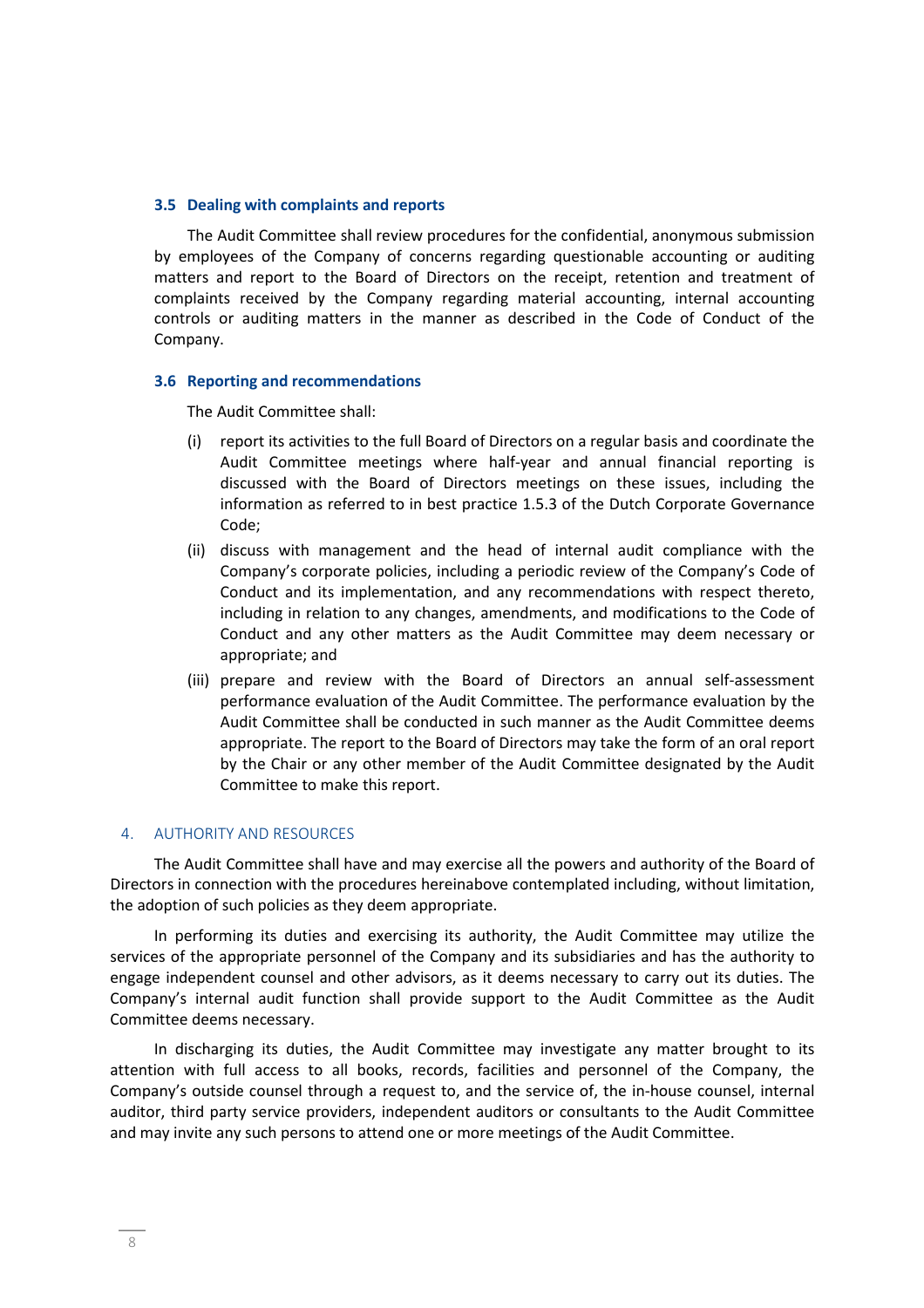The Audit Committee may delegate to one or more designated members of the Audit Committee the authority to pre-approve any transaction, provided that such pre-approval decision is subsequently presented to the full Audit Committee at its next scheduled meeting.

The Company shall provide for appropriate funding, as determined by the Audit Committee, in its capacity as a committee of the Board of Directors, for payment of:

- (i) compensation to any registered public accounting firm engaged for the purpose of preparing or issuing an audit report or performing other audit, review or attest services for the Company;
- (ii) compensation to any advisers employed by the Audit Committee; and
- (iii) ordinary administrative expenses of the Audit Committee, necessary or appropriate in carrying out its duties.

\*\*\*